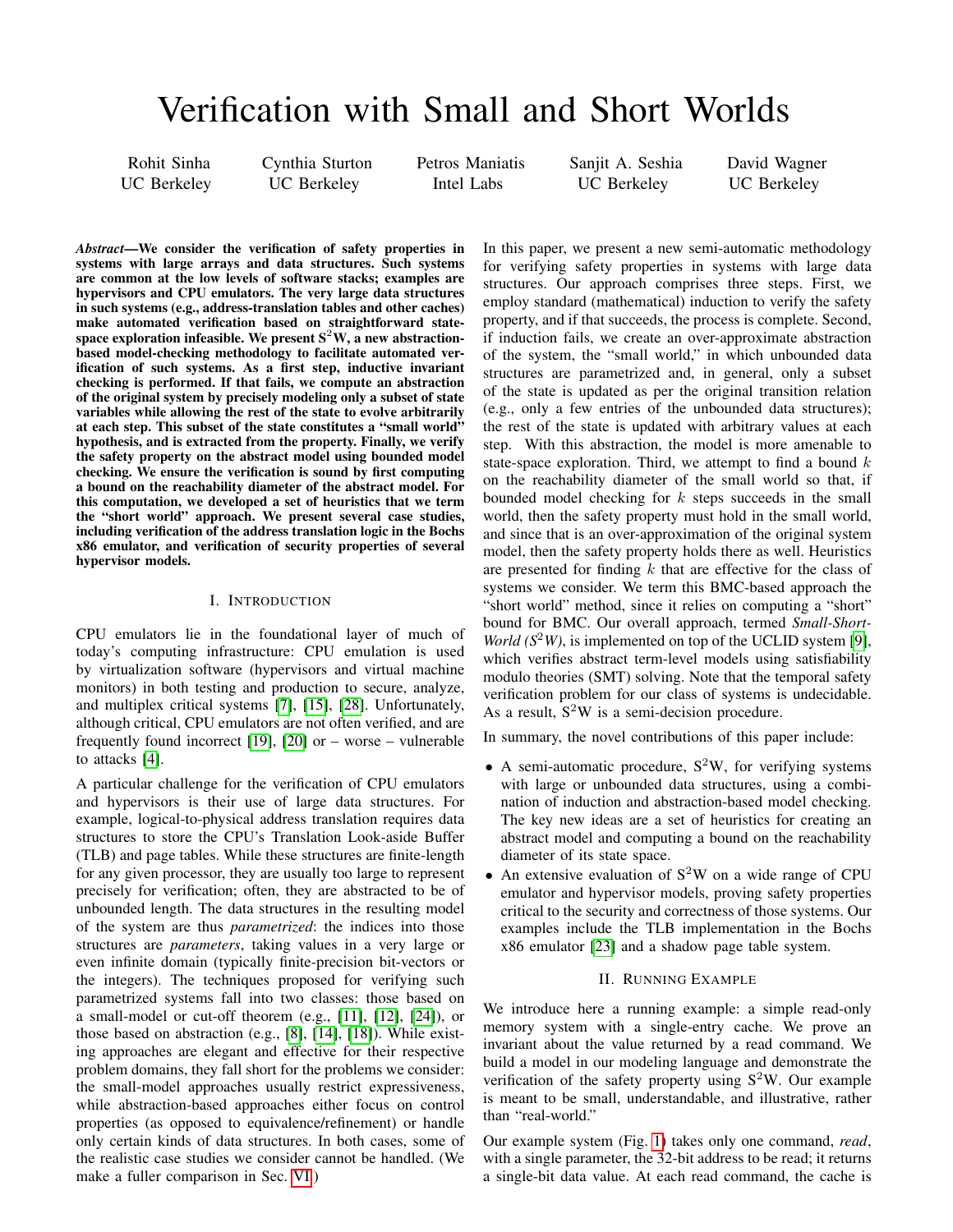<span id="page-1-0"></span>

Fig. 1: An illustration of our running example: A read-only memory and a single-entry cache. The cache is updated on each read command.

first checked. If the cache contains the data for the address requested, that value is returned. Otherwise, the value is read from memory. In either case, the cache is updated with the requested address and the returned data value. The update to cache is shown in the above figure (we use "◦" to mean concatenation). We prove an invariant about the cache: if the cache holds a valid address, then the cached data value is equal to the value stored in memory at that address. In other words, we show that the cache is correct.

#### III. FORMAL DESCRIPTION OF PROBLEM

#### <span id="page-1-2"></span>*A. Notation and Terminology*

A system is modeled as a tuple  $S = (\mathcal{I}, \mathcal{O}, \mathcal{V}, Init, \mathcal{A})$  where

- $\mathcal I$  is a finite set of input variables;
- $\circ$  is a finite set of output variables;
- $V$  is a finite set of state variables;
- *Init* is a set of initial states, and
- $\mathcal A$  is a finite set of assignments to variables in  $\mathcal V$ . Assignments define how state variables are updated, and thus define the transition relation of the system.

Input and output variables are assumed combinational (stateless), without loss of generality.  $V$  is the only set of stateholding variables. Variables can be of two types: *primitives*, such as Boolean or bit-vector; and *memories*, which includes arrays, content-addressable memories (CAMs), and tables. An output variable is a function of  $V \oplus I$ . When representing a system without outputs, we will omit  $\mathcal O$  from the representation. The set of initial states, Init, can either be viewed as a symbolic vector of terms representing any initial state, or as a Boolean-valued function of V, written  $Init(V)$ .

Fig. [2](#page-1-1) denotes the grammar for expressions in our modeling language. The language has three expression types: Boolean, bit-vector, and memory.

<span id="page-1-1"></span>
$$
bE \n\begin{aligned}\n\text{E:} &= \text{true} \mid \text{false} \mid b \mid \neg bE \mid bE_1 \lor bE_2 \\
& \mid bE_1 \land bE_2 \mid b\nu E_1 = b\nu E_2 \mid b\nu \text{rel}(b\nu E_1, \dots, b\nu E_k) \quad (k \ge 1) \\
& \mid UP(b\nu E_1, \dots, b\nu E_k) \quad (k \ge 0) \\
& \text{b}\nuE \n\begin{aligned}\n& \text{E:} &= c \mid v \mid \text{ITE}(bE, b\nu E_1, b\nu E_2) \\
& \mid \text{b}\nu \text{op}(b\nu E_1, \dots, b\nu E_k) \quad (k \ge 1) \\
& \mid mE(b\nu E_1, \dots, b\nu E_k) \mid UF(b\nu E_1, \dots, b\nu E_k) \quad (l \ge 1, k \ge 0) \\
& \text{m}E \n\end{aligned}\n\end{aligned}
$$

Fig. 2: Expression Syntax.  $c$  and  $v$  denote a bit-vector constant and variable, respectively, and  $b$  is a Boolean variable. bvop denotes any arithmetic/bitwise operator mapping bit vectors to bit vectors, while bvrel is a relational operator other than equality mapping bit vectors to a Boolean value.  $UF$  and  $UP$  denote an uninterpreted function and predicate symbol respectively. A and M denote constant and variable memories.  $x_1, \ldots, x_k$  denote parameters (typically indices into memories) that appear in *bvE*.

The simplest Boolean expressions (*bE*) are the constants true and false or Boolean variables; more complicated expressions can be constructed using standard Boolean operators or using relational operators amongst bit-vector expressions. We also allow a Boolean expression to be an application of an uninterpreted predicate to bit-vector expressions.

Bit-vector expressions (*bvE*) include bit-vector constants, variables, if-then-else expressions (ITE), and expressions constructed using standard bit-vector arithmetic and bitwise operations. Additionally, bit-vector expressions can be constructed as applications of uninterpreted functions returning bit-vector values and applications of memories to bit-vector arguments. Each bit-vector expression has an associated bitwidth.

Finally, the primitive memory expressions (*mE*) can be (symbolic) constants or variables. More complex memory expressions can be modeled using the Lambda notation introduced by Bryant et al. [\[9\]](#page-9-12) for term-level modeling; this includes the standard write (store) primitive for modeling arrays, as well as more general operations such as parallel updates to arrays, operations on CAMs, queues, and other data structures.

In addition to the above expressions, we will use the wildcard "∗" to denote an arbitrary value of the appropriate type; it is used primarily to express non-determinism in the state update.

A *next-state assignment*  $\alpha$  denotes assignment to a state variable and is a rule of the form  $next(x) := e$  or  $next(x) :=$  ${e_1, e_2, \ldots, e_n}$ , where x is a signal in V, and  $e, e_1, e_2, \ldots, e_n$ are expressions that are a function of  $V \oplus \mathcal{I}$ . The curly braces and "∗" express non-deterministic choice. The set of all nextstate assignments defines the *transition relation* R of the system. Formally,  $\mathcal{R} = \bigwedge_{\alpha \in \mathcal{A}} r(\alpha)$ , where  $r(\text{next}(x)) :=$ by such that  $\begin{array}{lll} \text{arrows} & \text{arrows} & \text{arrows} \\ \text{if } e \text{ is } (x' = e) \text{ and } r(\text{next}(x) := \{e_1, e_2, \ldots, e_n\}) = \\ \text{if } \forall_{i=1}^n (x' = e_i), \text{ where } x' \text{ denotes the next-state version of } \end{array}$ variable  $x$ . The wildcard "\*" is translated at each transition into a fresh symbolic constant of the appropriate type. We will sometimes write the transition relation as  $\mathcal{R}(\mathcal{V}, \mathcal{I}, \mathcal{V}')$  to emphasize that it relates current-state variables  $V$  and nextstate variables  $V'$  based on the inputs  $\mathcal I$  received.

*Example 1:* We formally describe our model from Sec. [II.](#page-0-0) Let  $S_T = (I, O, V, Init, A)$  be the system, with

- $\mathcal{I} = \{addr\}$ . *addr* is the 32-bit address to read from memory.
- $\mathcal{O} = \{out\}$ . *out* is the value read from either memory or the cache.
- $V = \{mem, cache\}$ . *mem* is constant and is modeled as an array of (one-bit) bit-vectors. It is represented by an uninterpreted function that maps a 32-bit address to a single bit. *cache* is a 33-bit vector; it holds the one-bit data value and 32-bit address of that value.
- *Init* =  $(mem_0, cache_0)$ . *mem* is initialized to hold arbitrary data values at each address. *cache* is initialized to hold an invalid address, 0x00000000, with an arbitrary data value.
- A. On each read command *cache* is updated with the address read and the value returned by the read; *mem* remains constant.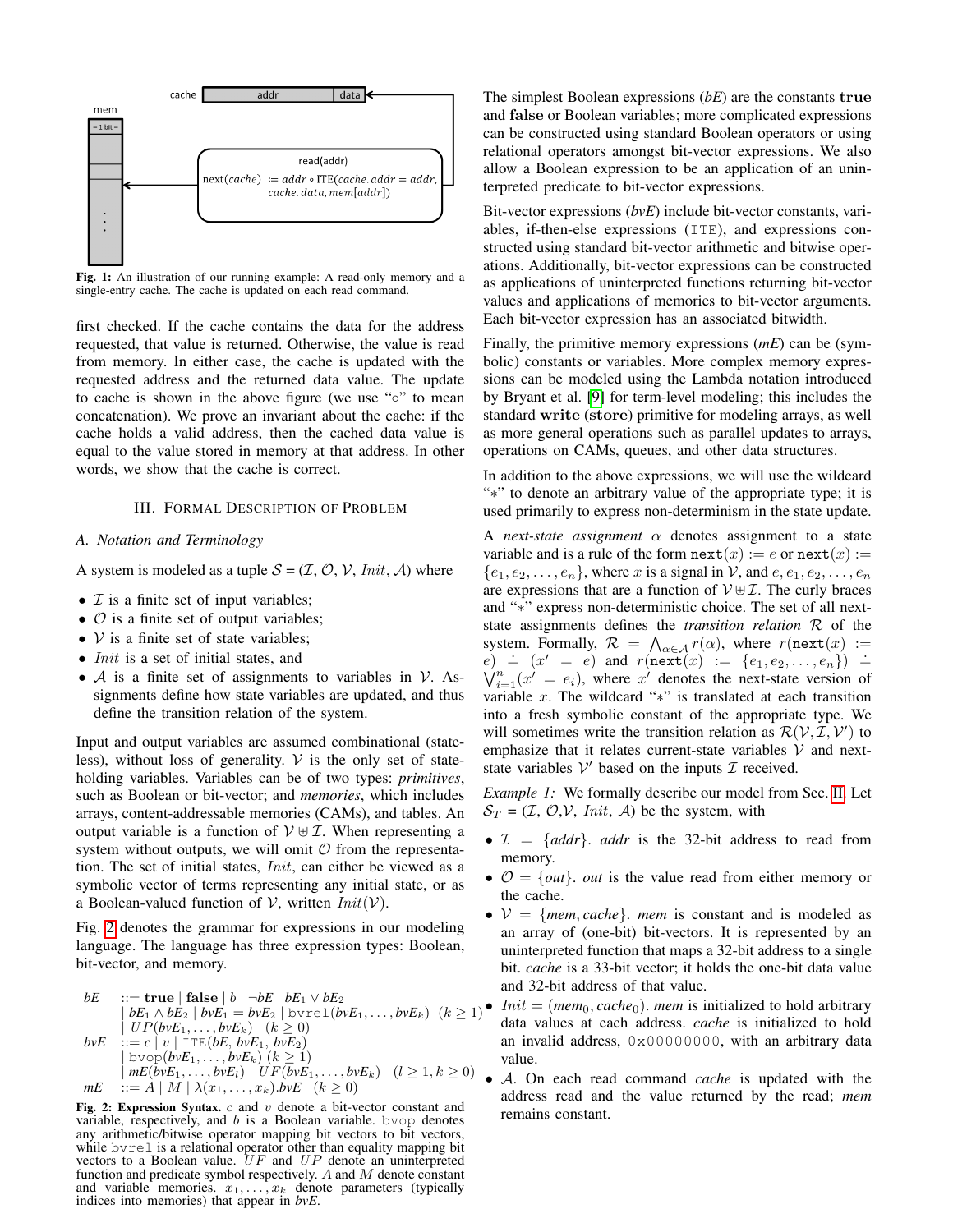#### *B. Problem Definition*

Consider a system  $S$  modeled as described in the preceding section. We similarly model the environment  $\mathcal E$  that provides the inputs for  $S$  and consumes its outputs. The composition of S and E, written  $S||\mathcal{E}$ , is the model under verification, M. The form of the composition depends on the context; we use both synchronous and asynchronous compositions. We will represent the closed system  $M$  as a transition system  $(V_{\mathcal{M}},Init_{\mathcal{M}}, \mathcal{R}_{\mathcal{M}})$ , where the elements respectively denote state variables, initial states, and transition relation. In all of our examples, the environment  $\mathcal E$  is stateless, generating completely arbitrary inputs to S at each step; thus  $V_M = V$ ,  $Init_{\mathcal{M}} =Init$  and  $\mathcal{R}_{\mathcal{M}} = \mathcal{R}$ .

This paper is concerned with verification of temporal safety properties of the form  $G\Phi$ , where G is the temporal operator "always" and  $\Phi$  is a state invariant of the form

$$
\forall x_1, \dots, x_k. \ \phi(x_1, \dots, x_k) \tag{1}
$$

where  $\phi$  is a Boolean expression following the syntax of *bE*. The parameters  $x_1, \ldots, x_k$  are bit-vector valued, but usually too large to exhaustively case split on.

*Example [2](#page-2-0):* In our running example, we verify  $\mathbf{G}\Phi_2$ , where

$$
\Phi_2 \doteq \forall x. \ (addr = x) \rightarrow
$$
  

$$
((cache.add = addr \land cache.addr \neq 0) \rightarrow
$$
  

$$
cache.data = mem[addr])
$$
 (2)

The problem tackled by this paper, temporal safety verification for systems with large data structures, is formally defined as follows.

*Definition 1 (Large Data Safety Verification):* Given a model  $M$  formed as a composition of system  $S$  and its environment  $\mathcal{E}$ , and a temporal safety property  $\mathbf{G}\Phi$ , determine whether or not M satisfies  $\mathbf{G}\Phi$ .  $\square$ 

This problem is known to be undecidable in general since a two-counter machine can be encoded in our formalism using applications of uninterpreted functions [\[16\]](#page-9-14). Hence, we can only devise a semi-decision procedure for the problem. In the next section, we describe such a procedure that is based on abstraction.

#### IV. METHODOLOGY

S <sup>2</sup>W is based on a combination of abstraction and Bounded Model-Checking (BMC). We tackle state-space explosion by abstracting away all but a small subset of the space of the system. We call this mostly-abstracted system our "small world." The abstracted portion of the system can be considered as being updated with an arbitrary value ("∗") at each step of execution. All other parts of the system are modeled precisely. Thus, this abstraction is a form of localization abstraction [\[17\]](#page-9-15), where the localization is to small, finite portions of large data structures.

We check the safety property on the small world using BMC. To make BMC sound, we first find and prove the length of the diameter  $D$  of our small world to use as the bound – i.e.,  $D$ is an integer such that every state reachable in  $D+1$  steps is also reachable in  $D$  or fewer steps. Proving that a conjectured diameter  $D$  is correct is undecidable in our formalism [\[10\]](#page-9-16). The key to our approach is a set of heuristics that are effective in our chosen application domain of emulators and hypervisors. For our examples, the diameter of the mostlyabstracted system is typically small; we therefore term this the "short world."

If BMC runs for  $D$  steps and does not find a violation of the safety property in our small world, then the original model is safe. If BMC finds a counter-example, we cannot say whether the property holds for the original model: BMC can return a spurious counter-example. Choosing the small world well reduces the likelihood of finding spurious counter-examples.

To summarize, there are two crucial pieces to our approach: choosing the right small world and proving the length of the short world. We discuss both of these in more detail below.

As an optimization, we prefix the above approach with an attempt to prove the safety property using one-step induction (on the original, non-abstract model,  $M$ ). If that succeeds, there is no need to continue on to  $S^2W$ 's abstraction. (This step can be generalized to perform  $k$ -step induction as needed.)

For the presentation in this section, it is convenient to represent the system under verification  $S$  as a transition system  $(\mathcal{I}, \mathcal{V}, \mathcal{R}, \text{Init})$  where the elements of the tuple have the same meanings as in Sec. [III.](#page-1-2) The environment  $\mathcal E$  sets the values of the input variables in  $\mathcal I$  at each step; in all our case studies, the inputs from  $\mathcal E$  are completely unconstrained. Verification (using induction or BMC) is performed on the composition of  $S$  and  $E$ .

# <span id="page-2-0"></span>*A. Induction*

First,  $S^2W$  attempts to prove the safety property using simple one-step induction on the non-abstract model M. We check the validity of the following two formulas, as per standard practice:

<span id="page-2-2"></span><span id="page-2-1"></span>
$$
Init_{\mathcal{M}}(\mathcal{V}_{\mathcal{M}}) \to \Phi(\mathcal{V}_{\mathcal{M}})
$$
 (3)

$$
\Phi(\mathcal{V}_{\mathcal{M}}) \wedge \mathcal{R}_{\mathcal{M}}(\mathcal{V}_{\mathcal{M}}, \mathcal{V}'_{\mathcal{M}}) \rightarrow \Phi(\mathcal{V}'_{\mathcal{M}})
$$
(4)

If both checks pass, the verification is complete. We report "Property valid" and exit. If check [\(3\)](#page-2-1) fails, the property is invalid. We report "Property invalid in initial state" and exit. If check [\(4\)](#page-2-2) fails, we continue with  $S^2W$ , to find the small world.

#### <span id="page-2-3"></span>*B. Small World*

The objective of this step is to identify a small portion of system state that we should model precisely during BMC. Everything else will be allowed to take on arbitrary values at each step of execution.

It is important to note that the soundness of S<sup>2</sup>W does *not* depend on the choice we make for the small world; we could randomly select some portion of the state to model precisely, abstract everything else away, and if our three steps complete and verify the property, the property would be true of the original, non-abstracted system. However, choosing the small world wisely ensures that the short world is indeed short, which allows BMC to complete in a reasonable amount of time. A well-chosen small world also reduces the amount of spurious counter-examples returned by the BMC step.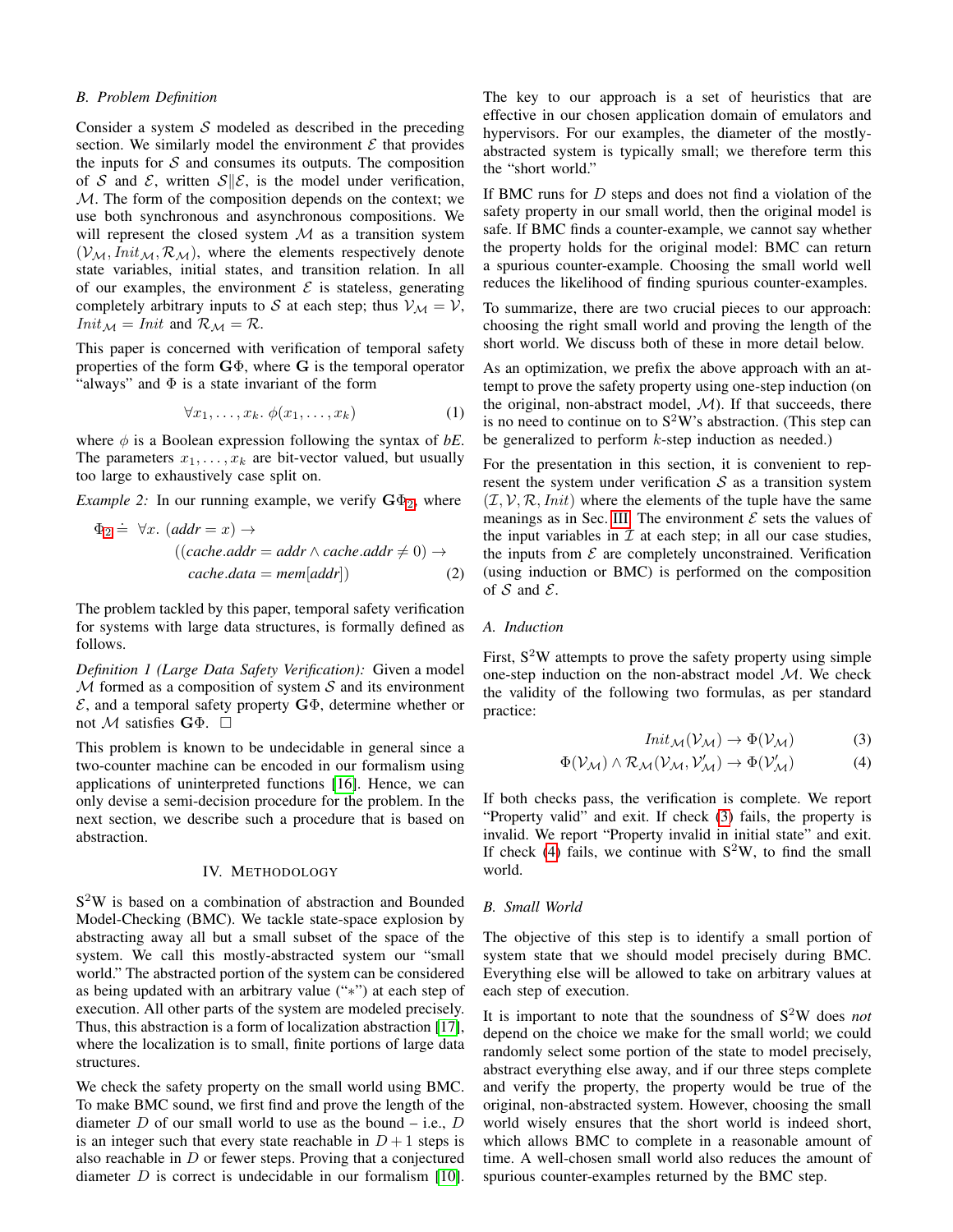We present here a heuristic for choosing the small world when dealing with systems involving large or unbounded data structures. In our case studies, the heuristic found a small world whose short world was reasonable in length and for which no spurious counter-examples were returned by the BMC.

To select those state variables to model precisely,  $S^2W$ starts with the property  $G \Phi$ , where  $\Phi$  is of the form  $\forall x_1, x_2, \ldots, x_n$ .  $\phi(x_1, x_2, \ldots, x_n)$ . If we prove  $\Phi$  by instantiating the quantifier with a completely arbitrary, symbolic parameter vector  $(a_1, a_2, \ldots, a_n)$ , that suffices to prove the original property. Thus, starting with the symbolic vector  $(a_1, a_2, \ldots, a_n)$ , we compute a *dependence set*  $(U)$  for the instantiated property  $\phi(a_1, a_2, \ldots, a_n)$ . U is a *set of expressions* involving state variables and the parameters  $a_1, \ldots, a_n$  such that fixing the values of the expressions in this set fixes the value of the instantiated property. For variable M modeling a memory, these expressions typically involve indexing into M at a finite number of (symbolic) addresses. For a Boolean or bit-vector variable, either the variable is in  $U$  or not.

Typically, this set of expressions is derived syntactically by traversing the expression graph of the formula  $\phi$  represented in terms of state and input variables (after performing certain simplifications).

*Example 3:* In our running example, recall that the property is  $G \Phi_2$  $G \Phi_2$  where:

$$
\Phi_2 \doteq \forall x. \ (addr = x) \rightarrow
$$
  

$$
((cache.add = addr \land cache.add = x)) \rightarrow
$$
  

$$
cache.data = mem[addr])
$$

 $\Phi_2$  $\Phi_2$  has the form  $\forall x$ .  $\phi(x)$ . Instantiating x with a, a fresh symbolic constant, we can drop the quantifer and get  $\phi(a)$ , for which, by propagating the equality  $\alpha d\alpha = a$ , we see that its value is determined by the expressions *mem*[a] and *cache*. Thus, we use  $\mathcal{U} = \{mem[a], cache\}$  as our dependence set.

Once we have computed  $U$ , using the above heuristic or some other method, we can define our small world. Recall that  $S$ is represented as a symbolic transition system  $(\mathcal{I}, \mathcal{V}, \mathcal{R}, \textit{Init})$ . Let  $\overline{\mathcal{R}}$  be a transition relation that differs from  $\mathcal R$  by setting all state not in  $U$  to a non-deterministic value and leaving all others unchanged. Abusing notation slightly to use  $U$  wherever we use V, this means that  $\mathcal{R}(\mathcal{U}, \mathcal{I}, \mathcal{U}') = \mathcal{R}(\mathcal{U}, \mathcal{I}, \mathcal{U}')$ , and  $\hat{\mathcal{R}}(\mathcal{W},\mathcal{I},\mathcal{W}') = \textbf{true} \text{ for } \mathcal{W} = \mathcal{V} \setminus \mathcal{U}. \text{ Similarly, } \hat{Init(\mathcal{U})} =$  $Init(\mathcal{U})$  and  $Init(\mathcal{W}) = \text{true}.$ 

Then the abstracted small world is  $\hat{\mathcal{S}} = (\mathcal{I}, \mathcal{V}, \hat{\mathcal{R}}, \hat{Init})$ .  $\hat{\mathcal{S}}$ is an overapproximate (abstract) version of  $S$  that precisely tracks only the state in  $U$ , and allows all other variables to change arbitrarily at each step of execution. Thus, the composition of  $\overline{S}$  and  $\overline{E}$  is an overapproximate model  $\overline{M}$ . (Note that if  $M$  was infinite-state,  $\hat{M}$  is too.)

The next step is proving a short world for  $\hat{\mathcal{M}}$  and using BMC on  $\mathcal M$  to verify the property.

#### *C. Short World*

The objective of this phase is to determine a bound on the diameter D of the abstract model  $\hat{\mathcal{M}}$ . For this section, we will assume that  $\mathcal E$  is stateless, as is the case for all of our case studies; the approach extends in a straightforward manner for the general case. Thus, the diameter of  $\hat{\mathcal{M}}$  is the same as that of  $S$ .

Suppose we believe the diameter to be  $\leq k$ . To verify this bound, we check the validity of the following logical formula:

<span id="page-3-0"></span>
$$
\forall \mathcal{V}_0, \mathcal{V}_1, \dots, \mathcal{V}_{k+1}, \mathcal{I}_1, \mathcal{I}_2, \dots, \mathcal{I}_{k+1}.
$$
\n
$$
\left[ \operatorname{Init}(\mathcal{V}_0) \land \bigwedge_{i=0}^k \hat{\mathcal{R}}(\mathcal{V}_i, \mathcal{I}_{i+1}, \mathcal{V}_{i+1}) \right]
$$
\n
$$
\rightarrow \left[ \exists \mathcal{V}'_0, \mathcal{V}'_1, \dots, \mathcal{V}'_k, \mathcal{I}'_1, \mathcal{I}'_2, \dots, \mathcal{I}'_k.
$$
\n
$$
\operatorname{Init}(\mathcal{V}'_0) \land \bigwedge_{i=0}^k \hat{\mathcal{R}}(\mathcal{V}'_i, \mathcal{I}'_{i+1}, \mathcal{V}'_{i+1}) \land \bigvee_{i=0}^k \mathcal{V}_{k+1} = \mathcal{V}'_i \right] \quad (5)
$$

Since  $\overline{\mathcal{R}}$  modifies state expressions outside  $\mathcal{U}$  arbitrarily on each step, we can replace  $V$  everywhere in the above formula with  $U$ , and obtain the actual convergence criterion that must be checked.

Nevertheless, checking the convergence criterion is undecidable for the class of systems we are interested in, due to the presence of uninterpreted functions, memories, and possibly parameters with unbounded bitwidth [\[10\]](#page-9-16). The quantified formula in [\(5\)](#page-3-0) is also very hard to solve in practice. Therefore, quantifier instantiation heuristics must be devised to perform the convergence check. In this section, we present two such heuristics that have worked well for the range of case studies considered in this paper.

*The Sub-Sequence Heuristic:* The first heuristic checks that for any state reachable in  $k + 1$  steps using  $k + 1$  symbolic inputs to  $\tilde{S}$ , one can also reach that state using *some subsequence of length*  $\leq k$  of those  $k+1$  symbolic inputs. We can express the sub-sequence heuristic as performing a particular instantiation of the existential quantifiers in criterion [\(5\)](#page-3-0), and checking the validity of the following formula that results:

$$
\forall \mathcal{U}_0, \mathcal{U}_1, \dots, \mathcal{U}_{k+1}, \mathcal{I}_1, \mathcal{I}_2, \dots, \mathcal{I}_{k+1}, \mathcal{U}'_0, \mathcal{U}'_1, \dots, \mathcal{U}'_k.
$$
\n
$$
\left[ \text{Init}(\mathcal{U}_0) \land (\mathcal{U}_0 = \mathcal{U}'_0) \land \bigwedge_{i=0}^k \hat{\mathcal{R}}(\mathcal{U}_i, \mathcal{I}_{i+1}, \mathcal{U}_{i+1}) \right] \to
$$
\n
$$
\bigvee_{(T'_1, \dots, T'_k) \prec (T_1, \dots, T_{k+1})} \left[ \bigwedge_{i=0}^{k-1} \hat{\mathcal{R}}(\mathcal{U}'_i, \mathcal{I}'_{i+1}, \mathcal{U}'_{i+1}) \land \bigvee_{i=0}^k \mathcal{U}_{k+1} = \mathcal{U}'_i \right]
$$
\n(6)

<span id="page-3-1"></span>Here the symbol  $\prec$  denotes that  $(\mathcal{I}'_1, \ldots, \mathcal{I}'_k)$  is a sub-sequence of  $(\mathcal{I}_1, \ldots, \mathcal{I}_{k+1})$ .

The intuition for the sub-sequence heuristic is that in many systems with large arrays and tables, locations in those tables are updated destructively based on the current input, meaning that past updates do not matter. The address translation logic in the emulators we have studied has this nature. Thus, for such systems, it is possible to drop from the input sequence inputs that have no effect on the  $k + 1$ -st step.

Observe the quantifier alternation in criterion [\(5\)](#page-3-0) has been eliminated in the stronger criterion [\(6\)](#page-3-1). Thus, we can simply perform a validity check of an SMT formula in the combination of theories required by our model. If the sub-sequence criterion [\(6\)](#page-3-1) holds, then so does [\(5\)](#page-3-0). However, it is possible that criterion [\(6\)](#page-3-1) is too strong, even when a short diameter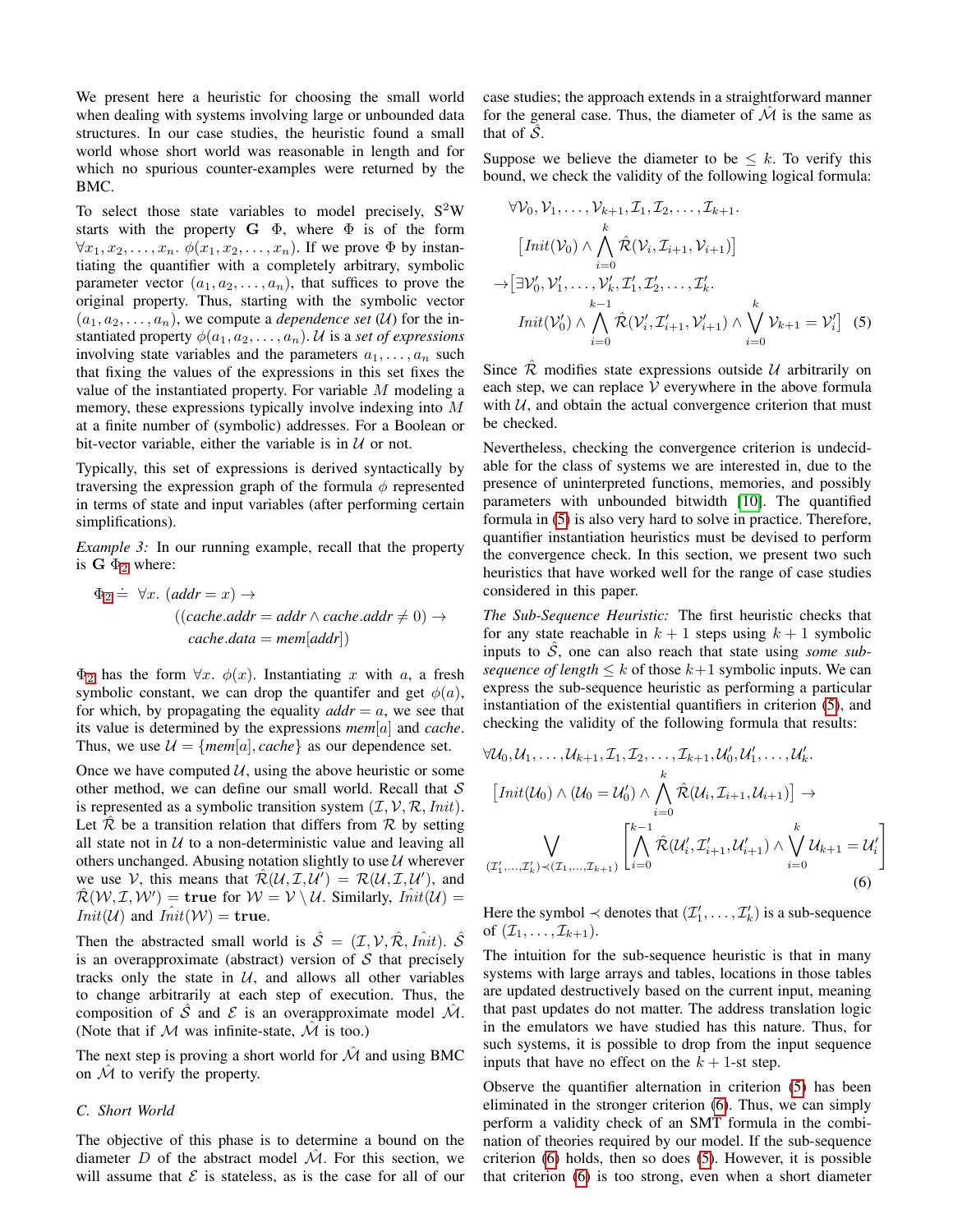exists. This scenario necessitates an alternative semi-automatic approach, described next.

*The Gadget Heuristic:* The *gadget heuristic* is an approach to instantiating the existential quantified variables in criterion [\(5\)](#page-3-0) that is particularly useful for systems in which some state in  $U$  depends on the past history of state updates in a nontrivial manner. A gadget is a small sequence of state transitions manually constructed to generate some subset of all reachable system state. A *universal gadget set* is a set of such sequences that, in concert, can generate any reachable system state<sup>[1](#page-4-0)</sup>. The length k of the longest gadget in the universal gadget set is then an upper bound on the diameter of the system.

In terms of the formula expressed as criterion [\(5\)](#page-3-0), a gadget is a particular guess for a set of initial states  $\mathcal{V}'_0$  (expressed symbolically) and a sequence  $\mathcal{I}'_1, \mathcal{I}'_2, \ldots, \mathcal{I}'_l$  (for  $l \leq k$ ) of symbolic input expressions to use. For a finite number of gadgets, the inner existential quantifier in criterion [\(5\)](#page-3-0) can be replaced as a disjunction over all the formulas obtained by substituting the gadget expressions for  $(\mathcal{V}'_0, \mathcal{I}'_1, \mathcal{I}'_2, \dots, \mathcal{I}'_l)$ . If this instantiated formula is valid, then so is the original formula [\(5\)](#page-3-0).

We defer further discussion about gadget construction to Sec. [IV-D,](#page-4-1) where we discuss its use on our running example.

*Performing BMC:* Once we have proven k is an upper bound on the length of the diameter of  $\hat{S}$ , we run BMC on  $\hat{S}$  for k steps. If  $\phi(a_1, \ldots, a_n)$  holds at each step of the simulation, then it follows that  $\hat{S}$  satisfies G  $\Phi$ . Because  $\hat{S}$  is an overapproximation of all states reachable by  $S$ , it follows that S satisfies  $G \Phi$ .

If BMC fails, we return a "short" counter-example. The counter-example will be no longer than  $k$ . If this is a valid counter-example, the property does not hold. If it is a spurious counter-example, we can return to step two of  $S^2W$  and expand our set  $U$  to include more state variables and inputs. Such a strategy would be an instance of counterexampleguided abstraction refinement.

*Restricted State Spaces:* In some systems, we are interested in proving a safety property over a restricted state space, where the restriction can be captured by a predicate over state variables. The restriction predicate is often specified as an antecedent in the temporal safety property. Examples of such a restriction can be found in Sections [V-A](#page-5-0) and [V-B.](#page-6-0) In such cases, we note that it is enough to compute a bound on the reachability diameter — the short world bound — under that restriction. It also sufficient to perform model checking under this restriction.

#### <span id="page-4-1"></span>*D. Example*

To illustrate the above approach, we apply it to our example. In step one we attempt to prove property  $G \Phi_2$  $G \Phi_2$  by induction. For this, we perform the following two checks:

$$
Init(mem, cache) \to \Phi_2 \tag{7}
$$

$$
\Phi_2 \wedge \mathcal{R}_T(\mathcal{V}, \mathcal{V}') \to \Phi_2 \tag{8}
$$

<span id="page-4-0"></span><sup>1</sup>Our gadgets are inspired by "state-generation gadgets," used for automated testing of CPU emulators from arbitrary but reachable initial states [\[19\]](#page-9-3), and by gadgets identified for return-oriented programming, used to produce a Turing-complete command set for malicious exploits [\[26\]](#page-9-17).

Check [\(7\)](#page-4-2) passes, since the cache is initially empty. However, the induction step (check [\(8\)](#page-4-3)) does not pass. Starting from a state in which  $\Phi_2$  $\Phi_2$  holds, it is possible to transition to a state in which  $\Phi_2$  $\Phi_2$  is violated. To see why this is so, consider the following state for the cache and two particular entries of *mem*:

 $mem[i] := a$ ,  $mem[j] := b$ ,  $cache.addr := i$ ,  $cache.data := z$ 

where  $z \neq a$ , the last read was for address j, and the output was b. (This state is not reachable in our model, but one-step induction does not take this into account.) Note that  $\Phi_2$  $\Phi_2$  holds in this state: for every  $x \neq j$ , the antecedent (*addr* = x) of the property is false and therefore the property is true; when  $x = j$ , the nested antecedent (*cache.addr* = *addr*  $\wedge$ *cache.addr*  $\neq$  0) is false and therefore the property is true. In this state, a  $read(i)$  command will hit in the cache and the output will be  $z$ , making the property evaluate to false in the next state.

Since simple induction failed for our toy example, we move to the next step, identifying the small world  $\hat{S}_T$ . As described in Section [IV-B,](#page-2-3) we introduce a fresh symbolic constant  $a$ for x, removing the  $\forall x$  quantifier from the property. We then select  $U$  syntactically from the property to be the set of expressions  $\mathcal{U} = \{mem[a], cache\}$ . In  $\mathcal{S}_T$  the variables in U are updated according to the original model  $(S_T)$ . All other state variables (all entries of *mem* other than *mem*[a]) are made to be fully abstract: they are allowed to update to non-deterministic values on every step. The same symbolic constant is used throughout the following short world checks.

The last step of our verification is to identify a short world and then run BMC on the abstract model for the length of the short world. We describe the gadget heuristic here; the sub-sequence heuristic would also work, although it finds a slightly looser bound on the length of the diameter. To build the gadgets we enumerate the possible end-state valuations for the system's state variables (*cache*, *mem*[a]) and for each, determine how to get there from a possible starting state. Notice that we only need to consider *mem*[a] and not all of *mem*. This is because, in our small world  $\hat{S}_T$ , all entries of *mem* other than *mem*[a] receive new arbitrary values at the end of each step, so we know they can hold any possible value at every step of any trace. In theory there are  $2^{34}$  endstates: one for each possible value of *cache*.*addr* times the two possible values of *cache*.*data* and *mem*[a] each. However, for our property, we do not really care about the precise valuation of *cache.addr*, rather, we care about whether *cache.addr*  $= a$ and whether *cache*. $addr = 0$ . So we can abstract away the details of *cache*.addr and consider the following 16 ending states:

$$
{\begin{aligned}\n\{cache.addr = a, cache.addr \neq a, \\
cache.addr = 0 cache.addr \neq 0\} \\
&\times {\begin{aligned}\n\{cache.data = 0, cache.data = 1\} \\
&\times \{mem[a] = 0, mem[a] = 1\}\n\end{aligned}\n\end{aligned}}
$$

<span id="page-4-3"></span><span id="page-4-2"></span>Not all of the above 16 states are reachable, and in the end four gadgets are enough to reach all reachable states. Each gadget uses either one or two read commands. We build the gadgets with the appropriate values for *addr* and show they form a universal gadget set and therefore, that the short world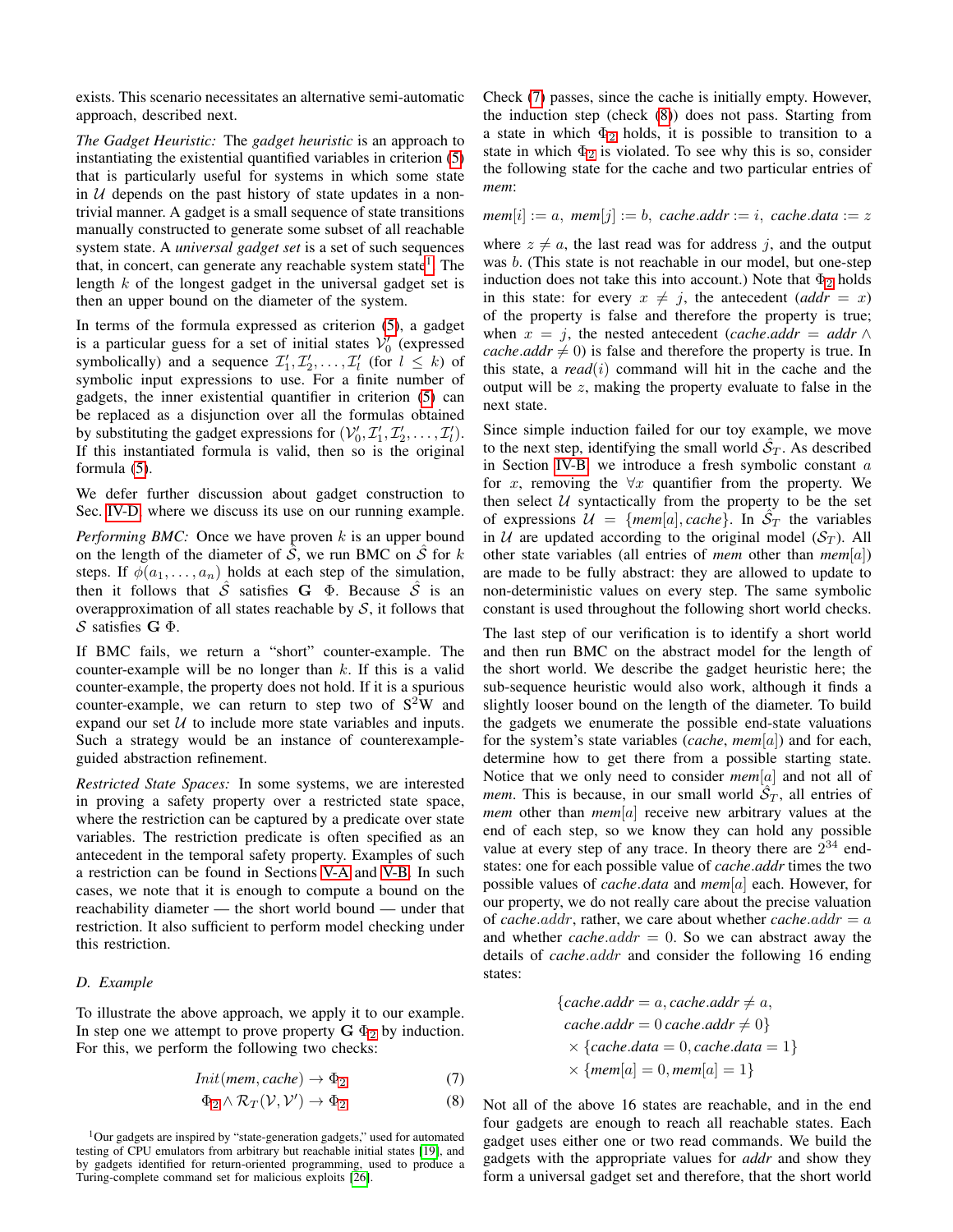<span id="page-5-2"></span>

Fig. 3: On the left, we show a two-level page walk translating VPN to PPN addresses. The TLB caches VPN to PPN translations along with read/write/execute/global permission bits.

has length two. We then perform BMC and verify that the property holds.

#### V. EVALUATION

We have evaluated  $S^2W$  on six case studies and describe them here: the TLB of the Bochs x86 emulator, a set-associative cache, shadow paging in a hypervisor, hypervisor integrity for SecVisor [\[12\]](#page-9-7), the Chinese Wall access-control policy in sHype [\[12\]](#page-9-7), and separation in the original version of ShadowVisor [\[11\]](#page-9-6). We describe the first three in detail; the last three were verified using one-step induction and we describe them only briefly. The code for all of our models, along with their verification, is available online.<sup>[2](#page-5-1)</sup> All experiments were performed using UCLID [\[3\]](#page-9-18) (with the Plingeling SAT solver [\[1\]](#page-9-19) backend) on a machine with 8 Intel Xeon cores and 4 GB RAM.

#### <span id="page-5-0"></span>*A. Bochs' TLB*

Bochs [\[23\]](#page-9-13) is an open source x86 emulator (in C++) for emulating CPU, BIOS, and I/O peripherals. Bochs emulates virtual memory using paging, which includes logic to translate a virtual address (VPN) to a physical address (PPN). Figure [3](#page-5-2) illustrates the steps of a page walk. The input virtual address *vaddr* is partitioned into 3 sets of bits (*vaddrdir*, *vaddrtable*, *vaddroffset*). First, the *vaddrdir* bits index a page directory entry (PDE) within the page directory region. The PDE contents, along with the *vaddrtable* bits, index into the page tables to retrieve a page table entry (PTE). The PTE contents identify a 4KB physical page, and when concatenated with the 12 bit *vaddroffset* index a particular byte within this page. Since the above page walk includes two memory lookups, most x86 processors implement a TLB to cache VPN to PPN translations. The TLB also caches permission bits (r/w/x/g) checked during memory accesses. With this optimization, Bochs' address translation logic first checks its TLB for an entry describing the wanted VPN. If no such entry exists, Bochs performs a page walk to compute the corresponding PPN, and then stores that translation in its TLB for future accesses. We would like to prove that the optimized paging unit (with Bochs TLB) is functionally equivalent to the original paging unit (without TLB).

The Bochs  $TLB + page$  table system is modeled as a tuple  $S_{Bochs} = (\mathcal{I}, \mathcal{O}, \mathcal{V}, Init, \mathcal{A})$  where

<span id="page-5-1"></span>•  $\mathcal{I} = \{vaddr, data, pl, rwx, command\}$ . *vaddr* is the virtual address to translate. *data* is used to update the page table

<span id="page-5-3"></span>

| Command           | Modifies        | Guard                                                                                                   |
|-------------------|-----------------|---------------------------------------------------------------------------------------------------------|
| write_pte         | mem             | true                                                                                                    |
| write_pde         | mem             | true                                                                                                    |
| translate         | <b>TLB</b>      | $\neg present \vee \neg permission$                                                                     |
| set cr3           | TL <sub>B</sub> | true                                                                                                    |
| invlpg            | <b>TLB</b>      | $\overline{TLB}$ vaddr <sub>table</sub> ].vpn <sub>31:12</sub><br>$(vaddr_{dir} \circ$<br>$\alpha = -1$ |
|                   |                 | $vaddr_{table})$                                                                                        |
| <i>invlpg_all</i> | TLB             | $\overline{TLB}[vaddr_{table}].vpn_{31:22} = vaddr_{dir}$                                               |

TABLE I: The allowable operations in our model of the Bochs TLB.

memory. *pl* indicates the CPU's current privilege level (either user or supervisor mode). *rwx* indicates whether this memory access writes and/or executes this address.

- $\bullet$   $\mathcal{O} = \{paddr\_TLB, pagefault\_TLB, paddr\_noTLB,$ *pagefault noTLB*}. *paddr TLB* is the result of address translation with TLB. *paddr noTLB* is the result of address translation without the TLB. *pagefault TLB* indicates a page fault occurred (due to insufficient permission) during translation with TLB. *pagefault noTLB* indicates a page fault during translation without the TLB.
- $V = \{mem, TLB, legal\}$ , where *mem* is a 32-bit addressable memory containing both the page directory and page tables. *TLB* is an array  $(2^{10}$  entries in Bochs) of structs, where each struct is 160 bits wide and has 5 32-bit fields: *vpn*, *ppn*, access bits (*ab*), etc. *legal* is a Boolean variable denoting whether the system reached the current state via a legal sequence of transitions.
- $Init = (mem_0, TLB_0, true), where TLB_0[i].vpn :=$ 0xfffffffff for all  $i$  and mem<sub>0</sub> is an uninterpreted function from 32 bit addresses to arbitrary 32 bit values. The Bochs TLB is initialized with its *vpn* field set to 0xffffffff in all entries, thus making it empty. *legal* is initialized to true.
- A: V evolves via operations *write pde*, *write pte*, *invlpg*, *invlpg all*, *setcr3*, and *translate*, and the environment non-deterministically chooses one of these operations at each step. Table [I](#page-5-3) describes each of these commands.

Each command is implemented in distinct functions within Bochs (src/cpu/paging.cc). Since Bochs executes on a single thread, we can safely model each function as an atomic operation, i.e., a single step in the state transition system. The commands *write\_pde* and *write\_pte* are used to update the page directory and page tables respectively, typically to modify access permissions or page mapping. *translate* performs address translation and assigns the result to variables in O. Furthermore, if a page walk was deemed necessary, then *translate* updates a TLB entry with the results of that page walk. If global pages are enabled, then a *setcr3* (which switches to a new page table, typically during a context switch) flushes all non-global entries in the TLB. Otherwise if global pages are disabled, all TLB entries are flushed on a *setcr3*. The x86 instruction *invlpg* flushes a specific TLB entry containing the translation for *vaddr*; *invlpg* is needed to invalidate the TLB entry following a write to the page table. *invlpg\_all* atomically flushes all TLB entries that have *vaddr<sub>table</sub>* in their *vpn* (bits 31 to 22); *invlpg all* is needed to invalidate a set of TLB entries following a write to the page directory.

We check equivalence of both the physical address and whether a page fault occurred. Since the x86 manual only guarantees cache coherency when the TLB is flushed properly, we only require equivalence on traces where each *write pde*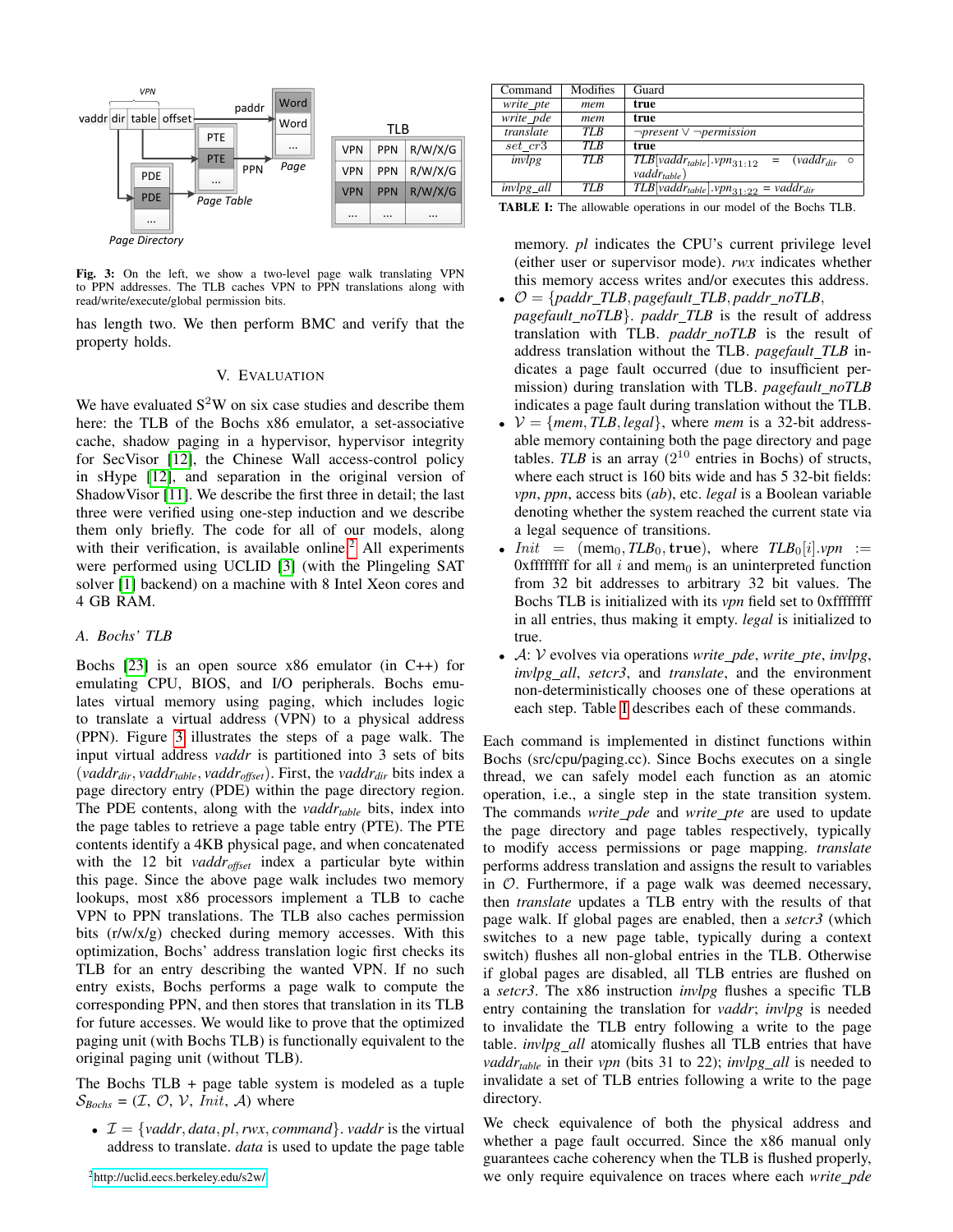is followed by a *invlpg all* and each *write pte* is followed by *invlpg*. This constraint is enforced by *legal*, which is true only if the sequence of operations abides by these constraints. Any state that satisfies *legal* is guaranteed to be reachable from the initial state via a legal sequence of state transitions.

The property that we check is:

$$
\Phi_9 \doteq \forall v, p, r. \ (vaddr = v \land pl = p \land rw = r) \rightarrow
$$
  
\n
$$
legal \rightarrow ((pagefault\_TLB \Leftrightarrow pagefault\_noTLB) \land
$$
  
\n
$$
(\neg pagefault\_noTLB \rightarrow (paddr\_noTLB = paddr\_TLB))) \quad (9)
$$

*1) Induction:* The one-step induction check consists of proving [\(10\)](#page-6-2) and [\(11\)](#page-6-3) using the UCLID verifier.

$$
Init(\mathcal{V}_{Bochs}) \to \Phi_9(\mathcal{V}_{Bochs}) \qquad (10)
$$

$$
\Phi_9(\mathcal{V}_{\text{Bochs}}) \land \mathcal{R}(\mathcal{V}_{\text{Bochs}}, \mathcal{V}_{\text{Bochs}}') \to \Phi_9(\mathcal{V}_{\text{Bochs}}') \tag{11}
$$

Our initial state satisfies  $\Phi_9$  $\Phi_9$  because the TLB is initialized to be empty, thereby forcing both optimized and unoptimized designs to undergo the two-level page walk. However, onestep induction (check [\(11\)](#page-6-3)) fails because the back-end SMT engine cannot solve the formula, which has a quantifier alternation. Consequently, we proceed onto the small and short world steps.

*2) Small World:* We syntactically derive the dependence set  $U_{\Phi_9}$  $U_{\Phi_9}$  $U_{\Phi_9}$  by traversing the expression graph of  $\Phi_9$ . After introducing a fresh 32-bit symbolic constant  $v = (v_{dir}, v_{table}, v_{offset})$ , the dependence set is

$$
\mathcal{U}_{\Phi_9} = \{legal, TLB[v_{table}], mem[cr3_{31:12} \circ v_{dir}],
$$
  
mem[mem[cr3<sub>31:12</sub> \circ v\_{dir}]<sub>31:12</sub> \circ v\_{table}]\}

The last three expressions represent the TLB entry, page directory entry, and page table entry pointed to by  $v$ , respectively. (Here  $cr3_{31:12}$  refers to the upper 20 bits of the cr3 control register and is modeled as a symbolic constant.) Our abstract model  $\hat{S}_{Bochs}$  precisely tracks only the variables in  $\mathcal{U}_{\Phi_9}$  $\mathcal{U}_{\Phi_9}$  $\mathcal{U}_{\Phi_9}$ ; other state elements get updated with arbitrary values at each step.

*3) Short World:* We use the sub-sequence heuristic to find an upper bound on the diameter of  $\hat{S}_{Bochs}$ . We find a bound of 9 steps. Finally, we perform bounded model checking for 9 steps, proving that all reachable states of  $\hat{S}_{Bochs}$   $\mathcal{E}_{Bochs}$  satisfy Φ[9](#page-6-1). The sub-sequence check and BMC took about 45 minutes and 25 minutes respectively.

#### <span id="page-6-0"></span>*B. Content Addressable Memory*

While the TLB functions as a direct-mapped cache (each concrete logical address is associated with a single TLB entry),  $S^2W$  also applies to systems with set-associative caches and Content Addressable Memories (CAMs). A CAM stores associations between keys and data. The key is typically stored as part of the data, and is used for comparison during lookups.

Figure [4](#page-6-4) shows a system containing slow memory and a CAMbased cache. We would like to prove that a lookup in slow memory yields the same data as lookup in the CAM-based cache (if the data is present in the CAM). We model the CAM's state using a variable *cam* that maps a CAM index to its contents, a 65-bit vector containing fields *present*, *key*, and *data*. The *cam*[i].*present* bit indicates whether the key *cam*[i].*key* and data *cam*[i].*data* are valid entries. *cam*[i].*key*

<span id="page-6-4"></span>

<span id="page-6-3"></span><span id="page-6-2"></span><span id="page-6-1"></span>Fig. 4: Our model of a slow memory and its CAM-based cache.

and *cam*[i].*data* contain the 32-bit key and 32-bit data stored at CAM index i (if *cam*[i].*present* is true). Memory is modeled as an variable *mem* mapping a 32-bit address to a 32-bit vector. That is, *mem*[a] refers to the 32-bit data at address  $a$ .

We also maintain a state variable *map* that maps an address a to a 32-bit CAM index. *map* is updated when data is added or deleted from the CAM. A *read*(*addr*) command checks the contents of the CAM at index *map*[*addr*]. If  $cam[map[addr]$ .*key* = *addr* and  $cam[map[addr]$ .*present* is true, then S*CAM* assigns *cam*[*map*[*addr*]].*data* to output variable *out camdata* and true to output variable *out campresent*. Otherwise, S*CAM* assigns false to *out campresent*. *read* also assigns *mem*[*addr*] to output variable *out memdata*. The *insert*(*addr*, *data*) command checks *map* for an existing mapping of address *addr*. If  $map[addr] \neq \bot$ , then  $S_{CAM}$  updates the CAM at index *map*[*addr*] with data *data* and key *addr*. [1](#page-6-5) Otherwise, we arbitrarily choose a new location arb[*addr*] to insert *data* and *addr*, and update *map*[*addr*] with this new location. The set(*addr*, *data*) command updates *mem*[*addr*] with *data*, possibly making the CAM contents stale. The reset(*addr*) command resynchronizes *cam* with *mem* at address *addr* (if the CAM contains a valid entry for address *addr*). These commands are implemented using atomic operations, and they update *map*, *mem* and *cam* in parallel.

The CAM + memory system is modeled as a tuple  $S_{CAM}$  =  $(\mathcal{I}, \mathcal{O}, \mathcal{V}, Init, \mathcal{A})$  where

- $\mathcal{I} = \{addr, data, command\}$
- $\mathcal{O} = \{out\_cam_{data}, out\_cam_{present}, out\_mem_{data}\}$
- $V = \{cam, mem, map, legal\}$ : These are all modeled as bit-vector functions. *cam* returns a 65-bit vector: 1 bit *present*, 32-bit *data*, 32-bit *addr*. Both *mem* and *map* return a 32-bit vector. *legal* is a Boolean variable denoting whether the system legally reached the current state.
- $Init = (c_0, m_0, map_0, \text{true})$ , where  $map_0[a] = \perp$  for all a, the present field of each CAM entry is initialized to false, memory is initialized to arbitrary values, and *legal* is initialized to true.

<span id="page-6-5"></span><sup>1</sup>Note that  $\perp$  in our model equals 0x00000000; it is an acceptable design choice to not cache that address.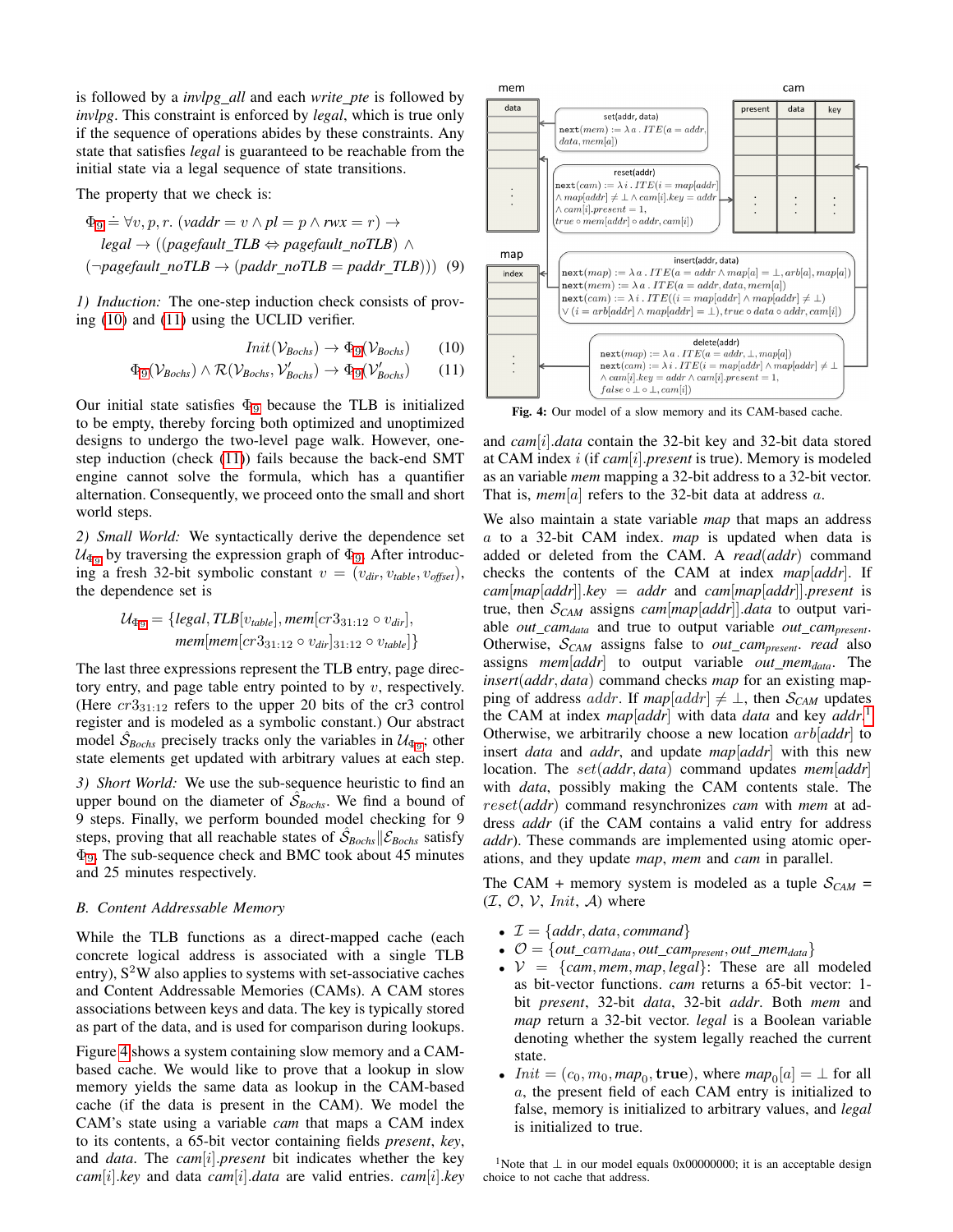• A: The state evolves via commands *insert*, *delete*, *set*, *reset* and *read*. The environment non-deterministically chooses one of these commands at each step. Figure [4](#page-6-4) defines the state transition relation for each command.

The safety property  $\Phi_{12}$  $\Phi_{12}$  $\Phi_{12}$  checks that the CAM and memory have the same data for all keys present in CAM. Note that the CAM only guarantees cache coherency if it is resynchronized with memory after each *set*. The state variable *legal* enforces this constraint: it is true if every *set* is followed by a *reset*.

$$
\Phi_{12} \doteq \forall a. (addr = a) \rightarrow legal \rightarrow
$$
  
(out\\_cam\_{present} \rightarrow (out\\_cam\_{data} = out\\_mem\_{data})) (12)

Since  $\Phi_{12}$  $\Phi_{12}$  $\Phi_{12}$  is expressed over output variables, we check if a state *s* satisfies  $\Phi_{12}$  $\Phi_{12}$  $\Phi_{12}$  by performing a *read* operation on state *s* with a fresh symbolic constant for *a*.

*1) Induction:* We first try one-step induction on this system to prove  $\Phi_{12}$  $\Phi_{12}$  $\Phi_{12}$ . The initial state satisfies  $\Phi_{12}$  because both the CAM and *map* are empty. However, the inductive check fails because of the quantifier alternation, similar to the TLB case study. Hence, we continue onto the small world step of our approach.

*2) Small World:* We syntactically derive the dependence set by traversing the expression graph of  $\Phi_{12}$  $\Phi_{12}$  $\Phi_{12}$ . We introduce a fresh 32-bit symbolic constant a for the address that we precisely track in *map* and *mem*. We precisely track *legal*,  $map[a]$ , *mem*[a], and *cam*[*map*[a]].

$$
\mathcal{U}_{\Phi_{12}} = \{legal, cam[map[a]], mem[a], map[a]\} \tag{13}
$$

Our abstract model  $\hat{\mathcal{S}}_{CAM}$  precisely tracks updates to only these variables.

*3) Short World:* Using the sub-sequence heuristic, we find an upper bound on the reachability diameter of 5 steps. Finally, we perform bounded model checking for 5 steps, proving that all reachable states of  $\hat{S}_{CAM}||\mathcal{E}_{CAM}$  satisfy  $\Phi_{12}$  $\Phi_{12}$  $\Phi_{12}$ . The subsequence check and BMC takes about 15 seconds and 5 seconds respectively.

#### *C. Shadow Paging*

For our third case study, we model a shadow page table system. A hypervisor may use shadow page tables to assure address space separation between the guest and host. The guest page tables can be updated arbitrarily by the guest operating system, while the shadow page tables are updated only by the hypervisor. The hardware uses the shadow page tables for address translation, so it is the hypervisor's responsibility to make sure the shadow page tables stay synchronized with the guest tables, while at the same time ensuring no translation will ever allows the guest to access memory outside its allocated sandbox. We model the synchronization process and verify that the physical address returned by translation never exceeds some constant limit, LIMIT.

Our shadow paging model (Figure [5\)](#page-7-1) is as follows. There are two page table structures: guest and host. Each is a twolevel structure: a page directory table (PDT) and a page table (PT). We refer to the guest and shadow page tables as gPDT, gPT and sPDT, sPT, respectively. Entries in the PDT have three fields: present (*p*), page-size-extension (*pse*), and address

<span id="page-7-1"></span>

Fig. 5: An illustration of the shadow page table model.

<span id="page-7-0"></span>(*addr*). Entries in each nested PT have two fields: present (*p*) and address (*addr*).

Let  $S_{SP} = (\mathcal{I}, \mathcal{V}, \text{Init}, \mathcal{A})$  be the shadow paging model with

- $\mathcal{I} = \{i, j, command\}$ : *i* and *j* index into the PDT and PT, respectively; *command* is one of *page-fault*, *inval-page*, *new-context*, or *adversary*.
- $V = \{gPDT, gPT, sPDT, sPT, LIMIT\}$ . gPDT, gPT, sPDT, and sPT are modeled as functions that map indices to bitvectors. gPDT and sPDT return 34-bit vectors: (1-bit *p*, 1-bit *pse*, 32-bit *addr*). gPT and sPT return 33-bit vectors: (1-bit *p*, 32-bit *addr*). LIMIT is a constant 32-bit vector.
- $Init = (sPDT_0, sPT_0, gPDT_0, gPT_0)$ , where sPDT and sPT are both initialized with the *p* bit cleared in all entries. gPDT and gPT are initialized to arbitrary values.
- A: The four commands update state in the following way: *page-fault* synchronizes the shadow tables with the guest tables. *inval-page* conditionally invalidates (zeros out) entries in sPDT and sPT. *new-context* unconditionally invalidates entries in sPDT. *adversary* writes to gPDT and gPT. The assignments to gPDT, gPT, sPDT, and sPT are summarized in Table [II.](#page-7-2)

<span id="page-7-2"></span>

| Command                | Modifies        | Guard                                                                      |
|------------------------|-----------------|----------------------------------------------------------------------------|
| $page$ -fault $(i, j)$ | sPDT[i]         | gPDT[i] $pse \wedge gPDT[i]$ $p \wedge$                                    |
|                        |                 | (gPDT[i].addr < LIMIT)                                                     |
|                        | sPDT[i]         | $gPDT[i].pse \wedge \neg (gPDT[i].p \wedge$                                |
|                        |                 | (gPDT[i].addr < LIMIT))                                                    |
|                        | sPDT[i], sPT[j] | $\neg gPDT[i].pse \wedge gPDT[i].p \wedge$                                 |
|                        |                 | $(gPDT[i].addr < LIMIT) \wedge$                                            |
|                        |                 | $gPT[j]$ $p \wedge (gPT[j].addr < LIMIT)$                                  |
|                        | sPDT[i]         | $\neg gPDT[i].pse \wedge gPDT[i].p \wedge$                                 |
|                        |                 | $(gPDT[i].addr < LIMIT) \wedge$                                            |
|                        |                 | $\neg(\text{gPT}[j].p \land (\text{gPT}[j].addr < \text{LIMIT})) \land$    |
|                        |                 | $\neg(sPDT[i], p \land \neg sPDT[i], pse)$                                 |
|                        | sPDT[i]         | $\neg gPDT[i].pse \wedge \neg (gPDT[i].p \wedge$                           |
|                        |                 | (gPDT[i].addr < LIMIT))                                                    |
|                        | SPT[j]          | $\neg gPDT[i].pse \wedge gPDT[i].p \wedge$                                 |
|                        |                 | $(gPDT[i].addr < LIMIT) \wedge$                                            |
|                        |                 | $\neg(\text{gPT}[j], p \wedge (\text{gPT}[j].addr < \text{LIMIT})) \wedge$ |
|                        |                 | $(sPDT[i].p \wedge \neg sPDT[i].pse$                                       |
|                        | sPDT[i]         | $(sPDT[i].p \wedge \neg gPDT[i].p) \vee$                                   |
|                        |                 | $(sPDT[i].p \wedge gPDT[i].p \wedge$                                       |
| inval-page $(i, j)$    |                 | $(sPDT[i].pse \vee gPDT[i].pse))$                                          |
|                        | SPT[j]          | sPDT $ i  p \wedge g$ PDT $ i  p \wedge$                                   |
|                        |                 | $\neg gPDT[i].pse \wedge \neg sPDT(i).pse$                                 |
| new-context            | gPDT            | true                                                                       |
| adversary              | gPDT            | true                                                                       |
|                        | gPT             | true                                                                       |

TABLE II: Next-state assignments for the shadow paging model.

Our model is based on the ShadowVisor model [\[11\]](#page-9-6), but has been extended to introduce pointers. The safety properties we verify are similar to those of ShadowVisor. We verify that a translation using the shadow page tables will never return an address above a fixed limit.

<span id="page-7-3"></span>
$$
\Phi_{14} = \forall i. \ (sPDT[i].p \land sPDT[i].pse) \rightarrow
$$

$$
sPDT[i].addr < LIMIT \tag{14}
$$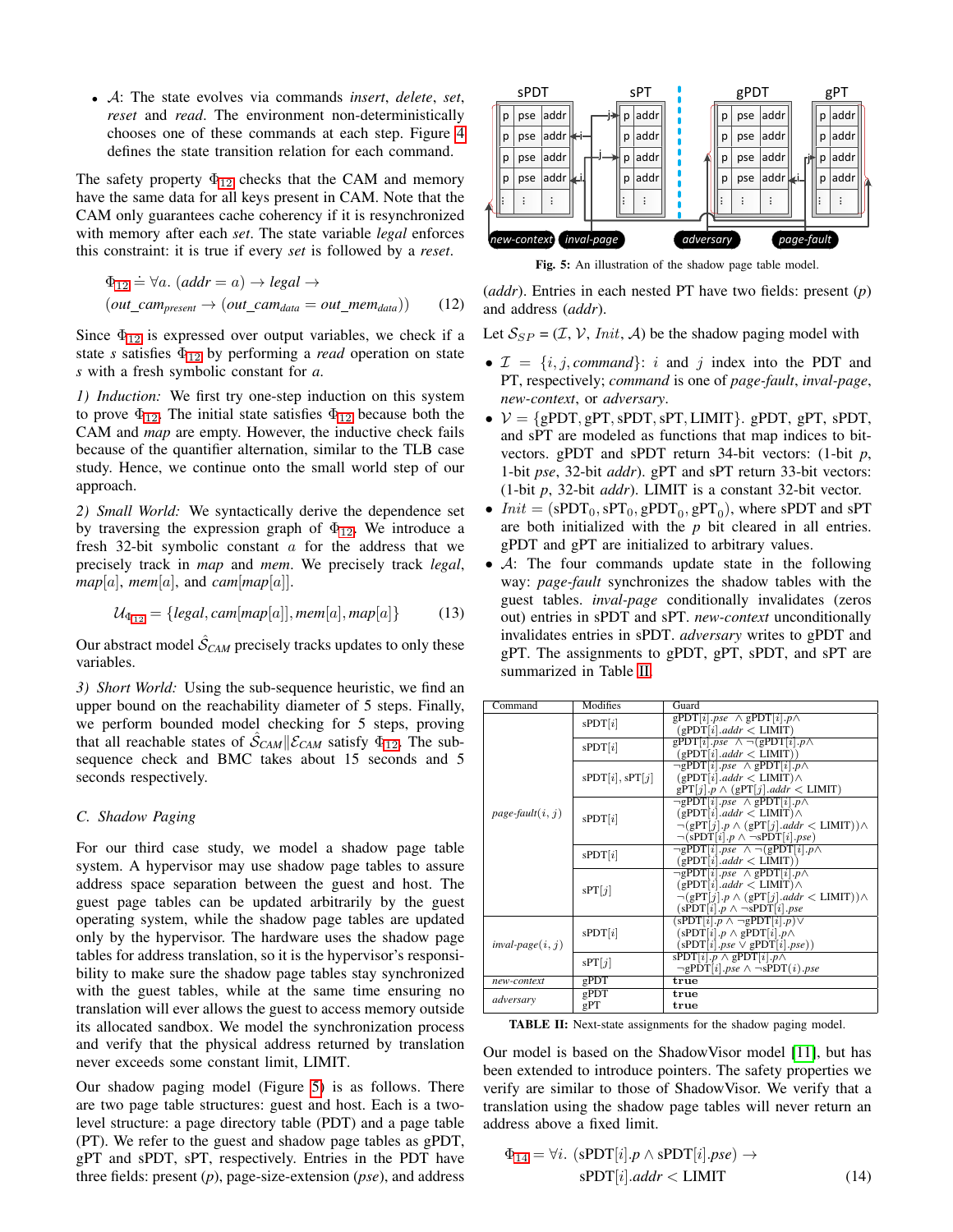$$
\Phi_{15} = \forall i, j. \ (sPDT[i].p \land \neg sPDT[i].pse \land sPT[j].p) \rightarrow
$$

$$
sPT[j].addr < LIMIT \tag{15}
$$

*1) Induction:* The property  $G \Phi_{14}$  $G \Phi_{14}$  $G \Phi_{14}$  is proven by induction. However, one-step induction fails to prove  $G \Phi_{15}$  $G \Phi_{15}$  $G \Phi_{15}$ . If sPT[j] is marked as present, but has an address greater than LIMIT,  $\Phi_{15}$  $\Phi_{15}$  $\Phi_{15}$  is still true as long as sPDT[i] is marked not present. From that state, it is possible to update sPDT $[i]$  to present without updating sPT[j], so that in the next state the sPDT[i] and  $\sqrt{ST[j]}$  entry are both marked present and the data in the sPT[j] entry is greater than LIMIT, violating  $\Phi_{15}$  $\Phi_{15}$  $\Phi_{15}$ . Therefore, we move on to the small and short world steps for  $G \Phi_{15}$  $G \Phi_{15}$  $G \Phi_{15}$ .

*2) Small World:* The properties are concerned with a single entry i in sPDT and a single entry  $i$  in sPT. Therefore we use a fresh symbolic constant to choose an arbitrary entry from each. In particular, our conditional dependency set is  $\mathcal{U}_{\phi_{15}} = \{ \text{sPDT}[a_i], \text{sPT}[a_j] \}.$  $\mathcal{U}_{\phi_{15}} = \{ \text{sPDT}[a_i], \text{sPT}[a_j] \}.$  $\mathcal{U}_{\phi_{15}} = \{ \text{sPDT}[a_i], \text{sPT}[a_j] \}.$  In our abstract symbolic transition system,  $\hat{S}_{SP}$ , we track precisely only the state in  $\mathcal{U}_{\phi_{15}}$  $\mathcal{U}_{\phi_{15}}$  $\mathcal{U}_{\phi_{15}}$ .  $a_i, a_j$  stay constant.

*3) Short World:* The sub-sequence short-world heuristic does not work for page tables, because page-table entry updates can depend on previous writes to the entry or to other entries; it is not always possible to drop one step of a trace to achieve an equivalent final state. Instead, we use gadgets to find and prove the short world. We manually construct a universal gadget set to prove the length of the diameter of  $\hat{\mathcal{S}}_{SP}$ .

To build the gadgets we case split on the possible end-state valuations for the variables in  $\mathcal{U}_{\phi_{15}}$  $\mathcal{U}_{\phi_{15}}$  $\mathcal{U}_{\phi_{15}}$ , and for each, determine how to get there from a valid starting state. The model has only four commands and it was usually obvious which commands were needed to get to a particular state. The gadgets must also specify the parameters  $(i, j)$  to the command, and, in the case of the *adversary* command, the value that gets written to the guest tables. Figuring out the correct parameters to use for each command was more difficult. In this case, the parameters were always either  $i := a_i$  or  $i := a'_i$  (where  $a'_i \neq a_i$  is arbitrarily chosen), and similarly for j. The *adversary* data that gets written to the guest tables was a combination of the *addr* field of the (symbolic) end-state valuation we were trying to achieve and a particular value for the *p* and *pse* bits, which we chose according to the particular gadget we were building.

We needed a total of thirteen gadgets, each four commands or less, to prove the short world has length four. We then ran BMC on  $\hat{S}_{SP}$  for four steps and verified the property held at each step. The verification of the short world took less than a minute; BMC took approximately five seconds.

## *D. Other Hypervisor Models*

We applied our abstraction technique to three additional hypervisor models. All were verified using one-step induction, each within 5 seconds.

*SecVisor:* SecVisor [\[12\]](#page-9-7), [\[25\]](#page-9-20) is a small hypervisor that supports a single guest OS. It virtualizes the memory management unit by implementing shadow page tables and synchronizing them with the guest page tables. The model assumes an adversary can write arbitrary values to the guest page tables. SecVisor aims to execute only approved code in kernel

<span id="page-8-1"></span>mode; therefore, the page-table synchronization must prevent adversary-provided code from having execute permissions while in kernel mode. We verified the security property using one-step induction on a model given by Franklin et al. [\[12\]](#page-9-7).

*sHype:* sHype [\[12\]](#page-9-7) is an access control system used by the Xen [\[2\]](#page-9-21) hypervisor. Based on the Chinese Wall policy, it establishes "conflict of interest" classes and guarantees each virtual machine will never access two pieces of data from the same conflict of interest class. We verified the security property using a model presented by Franklin et al. [\[12\]](#page-9-7).

*ShadowVisor:* ShadowVisor [\[11\]](#page-9-6) served as the starting point for our shadow page table model. It models the page tables of a simple hypervisor that assures address space separation between guest and host by maintaining separate guest and shadow page tables. Like our shadow page table model, ShadowVisor guarantees that if an address is marked as present, it will never exceed a certain fixed limit. We model ShadowVisor in our modeling language and use one-step induction to verify the property.

#### VI. RELATED WORK

<span id="page-8-0"></span>Verification of infinite-state or parametrized systems has been well-studied. Here we present the most closely-related work.

Franklin et al. [\[11\]](#page-9-6), [\[12\]](#page-9-7) present a small-model approach to verifying systems with parametrized data structures (arrays). In essence, they present a formal language such that if the system can be modeled in their language, then a small-model theorem applies, stating that the unbounded arrays can be reduced to arrays with one designated element alone. Finitestate model checking can then be employed on the resulting system. While this approach is very elegant, there are some important differences with the approach in this paper. First, our modeling language is more expressive, allowing us to model the Bochs TLB, CAM, and shadow paging examples which cannot be modeled in their language. Second, our approach is different: we compute an abstraction based on localization within the large data structures, and we use bounded model checking.

The use of inductive invariant checking is common in this problem domain. The method of *invisible invariants* [\[6\]](#page-9-22), [\[22\]](#page-9-23) is an example of an inductive verification technique applied to systems of N identical finite-state processes. The core idea in this method is to generalize from the reachable states of a small number of processes into a quantified inductive assertion of the form  $\forall i.\phi(i)$ , where the index *i* ranges over process IDs. Namjoshi [\[24\]](#page-9-8) also discusses the so-called *cutoff method*, which is a small-model approach for such systems of parametrized processes, drawing connections between inductive methods, small-model approaches and compositional reasoning. In general, these approaches are not easily applied to our examples since they are not naturally decomposed into a system of  $N$  identical finite-state processes. Instead, in our problem domain, the number of interacting processes is usually finite and small, but the shared data structures are large and complicated.

Abstraction-based approaches have also been presented for infinite-state or parametrized systems similar to those studied in this paper. Lahiri and Bryant [\[18\]](#page-9-11) presented an approach for verifying universally-quantified invariants on parametrized